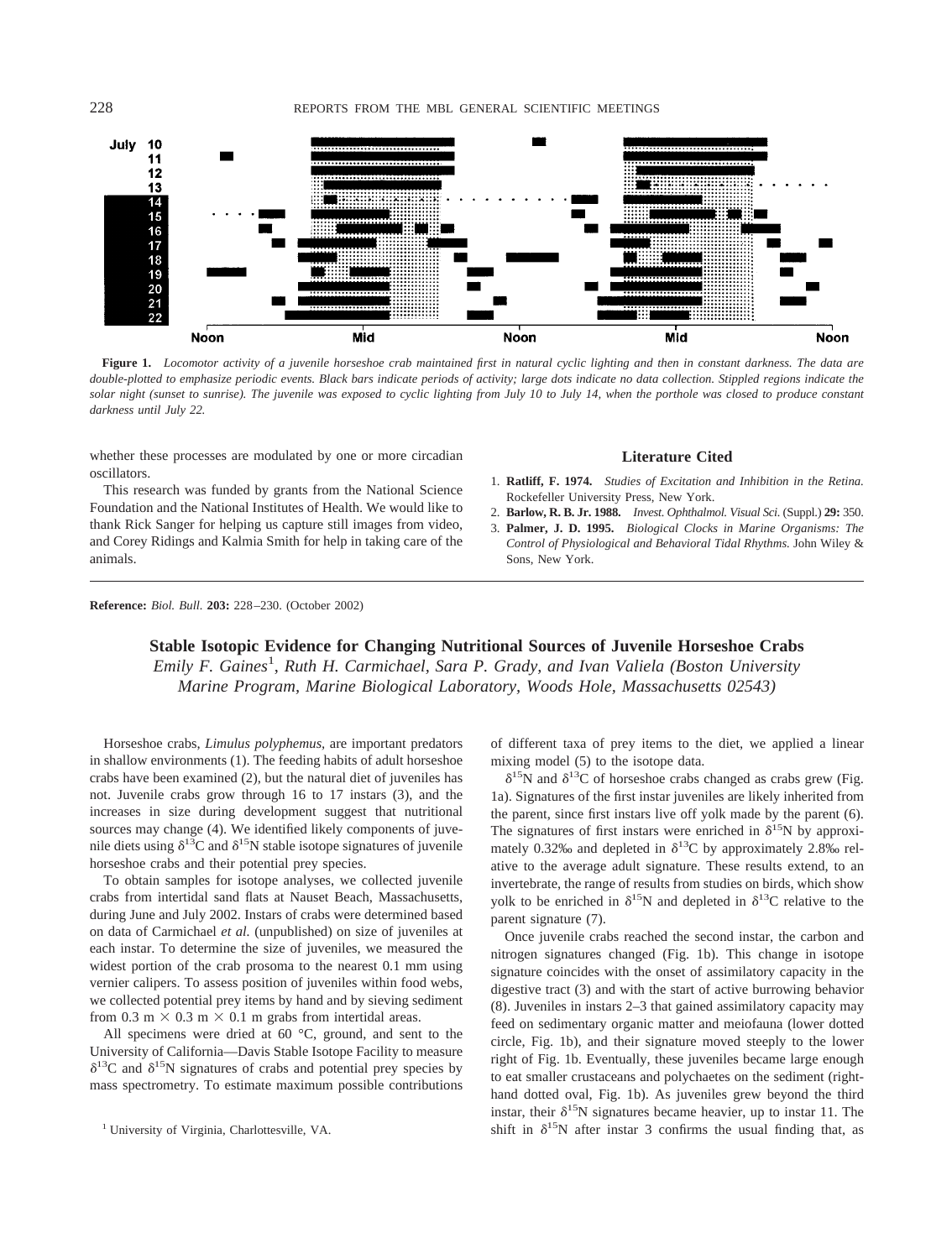



|                 | Instar                   |                                |    |                      |  |   |   |    |       |
|-----------------|--------------------------|--------------------------------|----|----------------------|--|---|---|----|-------|
| Prey Category   | 2                        | з                              | 5  | 6                    |  | 8 | 9 | 10 | $-11$ |
| <b>Bivalves</b> | ٠                        | ä,                             | 11 | 22 20 22 16 11 17    |  |   |   |    |       |
| Gastropods      | $\overline{\phantom{a}}$ |                                |    | 14 27 24 27 20 13 21 |  |   |   |    |       |
| Crustaceans/    |                          |                                |    |                      |  |   |   |    |       |
| Polychaetes     |                          |                                |    | 44 56 63 79 87 84 95 |  |   |   |    |       |
| Benthic POM     |                          | 21 <100 100 100 99 74 77 64 70 |    |                      |  |   |   |    |       |
| Suspended POM   |                          | 100 < 100 23 42 34 31 18       |    |                      |  |   |   |    | 16    |

**Figure 1.** (a) Change in  $\delta^{15}N$  and  $\delta^{13}C$  signatures of the horseshoe *crab with increasing prosomal width. Data points correspond to the sequence of instars; 1–3, 5–11, and two adult samples, respectively. Where there is no visible standard error for the mean prosomal widths, the error* is smaller than the symbol. (b)  $\delta^{15}N$  and  $\delta^{13}C$  signatures of horseshoe

consumers increase in size, they move up trophic steps because they seek larger prey; and larger prey characteristically show heavier signatures (4). The  $\delta^{15}N$  signatures of adults remain similar to instar 11, and their offspring then start the isotopic cycle again.

As the horseshoe crab juveniles grew, they evidently made use of mixed diets. To roughly quantify the proportion of different items contributing to the mixed diet, we calculated possible maximal contributions to diets of the different instars (Fig. 1c). For instars 2–3, benthic and suspended matter made up the diet. As crabs went through instars 5–11 (Fig. 1b and 1c), the contribution of polychaetes increased markedly; and molluscs contributed less than a quarter of the diet, considerably less than reported for adults (2).

The change in  $\delta^{15}N$  values according to life cycle of horseshoe crabs depends on the size of the crab and their prey. The changes in  $\delta^{13}$ C, in contrast, tell us that as horseshoe crabs grow, they make remarkable shifts in food webs. Judging by the  $\delta^{13}$ C signature, the instar 2 juveniles probably assimilated food from organisms that derived their nutrition in part from phytoplankton and macroalgal food webs, which have  $\delta^{13}$ C values of about -21‰ and -17‰, respectively (9), and in part from a food web based on *Spartina alterniflora*, the salt marsh cordgrass, which has a  $\delta^{13}$ C of  $-13\%$ (10) (vertical gray lines in Fig. 1b). By instar 3, the juveniles largely shifted to prey that depended primarily on *Spartina* alone. This dependency on the salt marsh-supported food web continued until instar 11. Adult signatures markedly changed from those of juveniles, again turning to the phytoplankton- and macroalgaebased parts of the food web. This pattern likely exists because juveniles largely eat small benthic polychaetes, amphipods, and isopods, whereas adults consume more bivalves (2), which are suspension feeders assimilating phytoplankton.

The isotopic data showed remarkable shifts in the diet and food web position of juvenile horseshoe crabs as they grow. Juvenile diets changed on the basis of prey size, as well as shifting from a food web based on phytoplankton to one supported by salt marsh producers. The crabs then returned to the phytoplankton-based food web as adults. These shifts in position in the food web reflect the changing array of prey consumed by horseshoe crabs of dif-

*crabs compared with signatures of potential prey items. Horseshoe crab data points are labeled by instar number until adult. (A) Prey items are labeled by abbreviation: Bivalves—*Mercenaria mercenaria*\* (Mm),* Mytilus edulis *(Me),* Ensis directus *(Ed),* Geukensia demissa *(Gd),* Mya arenaria *(Ma),* Gemma gemma *(Gg); Gastropods—*Lunatia heros *(Lh),* Littorina littorea *(Ll); Amphipods—*Caprella *spp.\* (Cs),* Gammarus oceanicus *(Go),* Gammarus mucronatus *(Gm); Isopods—*Edotea triloba *(Et),* Chiridotea coeca *(Cc),* Idotea baltica *(Ib); Polychaetes—*Orbinia ornata *(Oo),* Neanthes succinia *(Ns),* Pectinaria gouldii *(Pg),* Ampharete *spp.\* (As),* Eteone longa*\* (El),* Nereis virens*\* (Nv); Benthic particulate organic matter (POM)—sediment (sed); Suspended POM—seston (ses). An asterisk (\*) indicates prey items excluded from mixed diet analysis. In cases where multiple samples were pooled, signatures were averaged and error bars are shown. Circles, from left to right, signify dietary groups: molluscs, POM, crustaceans/polychaetes. Grey lines represent expected*  $\delta^{13}C$  values *for food webs based on macroalgae (17‰) and* Spartina *(13‰). (c) Estimated maximum percentage of potential prey items in the mixed diet of juvenile horseshoe crabs at Nauset Beach, Massachusetts. Percentages were calculated using a linear mixing model (5).*